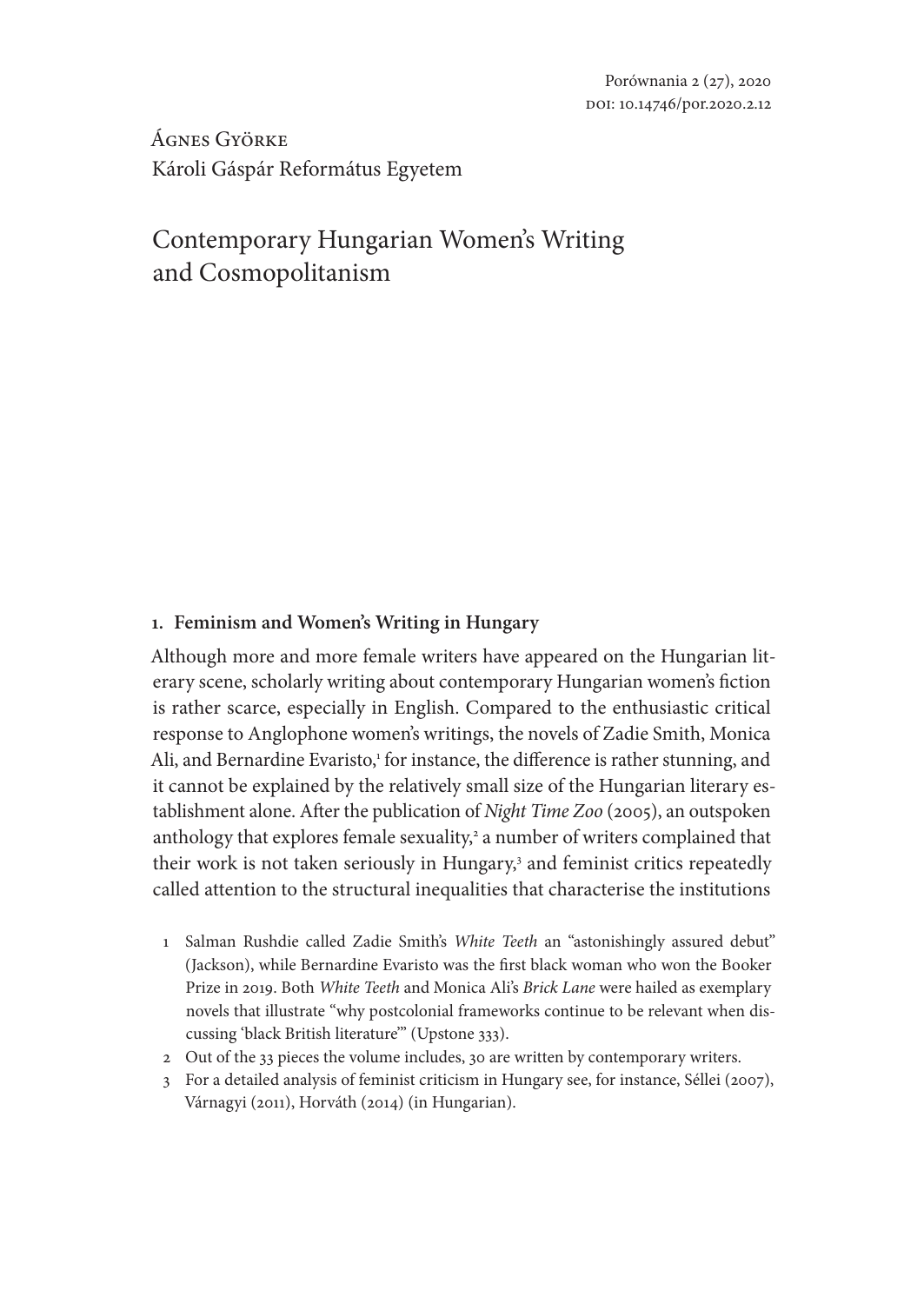of the Hungarian academic world and publishing industry.4 This is partly due to the fact that feminist literary and cultural criticism appeared in the country after the regime change in 1989 (Séllei 148), which was already the threshold of third wave feminism in Western Europe and the United States. Hungarian feminism has been called "belated" for this reason (Várnagyi 24–25, 29; Séllei 140), along with many other approaches such as cultural studies and postcolonial theory.<sup>5</sup>

It is not only the institutional inequalities that hinder the emergence of a strong tradition of women's writing in East-Central Europe, however, but the interiorized stigma of the very category:

> many women writers resisted being labelled as 'female writers' because of the generally derogatory connotations in most of these cultures: the stereotypical view of Czech women's writing as 'low-brow,' or Polish critics' dismissal of its 'sentimental and mawkish,' are typical of the whole region (Hawkesworth 200).

In Hungary, too, some critics do not acknowledge women's writing as a distinct literary category: in his review of Noémi Kiss's *Trans*, for instance, a volume I explore later in this article, Péter Rácz claimed that, though the book is an interesting and genuine contribution to contemporary literature, it is burdened by the constant repetition of the assertion: "I am a woman"; "I am a woman writer" (Rácz 2007).

In other words, the lack of enthusiasm concerning women's writing in Hungary cannot be understood without being aware of the stigmatization of feminism in the region. This is partly due to the fact that feminist literary criticism does not solely evaluate the significance of literary works on the basis of aesthetic categories, similarly to postcolonial criticism, cultural studies, and many other

- 4 Andrea Pető, however, argues that all main book distribution network companies were headed by women in the 1990s: "Of some 25 publishing companies concerned with literature, five are owned by women (Liget, Széphalom, Seneca, Nap, Kortárs)" (Pető 250).
- 5 The belatedness model, however, cannot adequately map the situation of women's writing in the region, as it is unable to explain the specific genealogy of feminism in Central and Eastern Europe. As Pető points out, "[a]fter 1989, with the democratization of the country, space for women writers opened up. But then, as the subsidised publishing system collapsed, women writers lost their advantage of positive discrimination. The decline of subsidized publishing also meant that edition sizes—usually between 30,000 and 100,000 before 1989—shrank to the 2,000 copies which is the norm today" (Pető 250).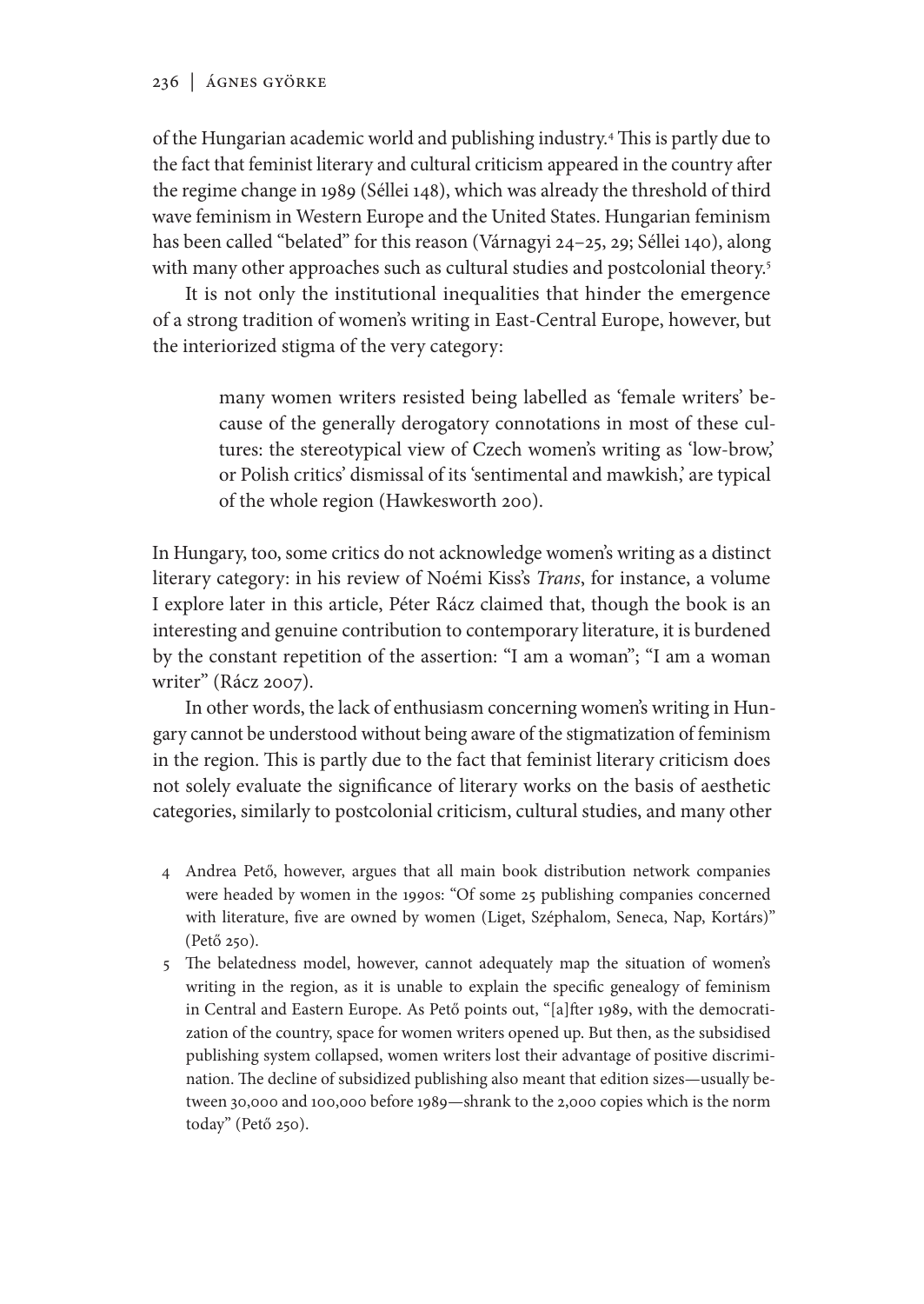approaches foreground the role cultural and social contexts plays in interpretation.<sup>6</sup> The insistence on a supposedly pure aesthetic judgement is no doubt a response to the crudely ideological readings produced under state socialism in this region: after the Second World War, advocating the Stalinist dogma offered new opportunities for writers regardless of artistic quality. On the other hand, feminist criticism is often regarded as an instance of "positive discrimination," an assumption which, apart from being a crude simplification, is also burdened by the communist legacy: references to the ways in which positive discrimination was used under communism is often enough to dismiss the need to redefine this principle after the regime change. Due to this stigmatization, Hungarian women writers often do not identify as feminist publicly or refuse to put their work into the (derogatory) category of "women's writing." Though Zsuzsa Bruria Forgács, the main editor of the *Night Time Zoo* anthologies was very clear about the purpose of the series,<sup>7</sup> which was to represent women's perspectives in Hungarian literature (Lennert; Szilva 2), Agáta Gordon, her co-editor contended that "[w]e do not mention that we are feminist not because we are ashamed of being feminists, but because we do not want to have a stigma which hinders us in achieving our aim…. We are of course feminists, but we do not use this word in Hungary" (Szilva 25).8 Noémi Szécsi, whose work I discuss later in this essay, even protested against the category of women's writing in a 2010 interview:

> I don't know why establishing the notion of "women's literature" is good for feminism. It is a disadvantage for me, as I feel excluded from "the great tradition." It is important for women writers to gain more space this is needed by the overwhelmingly female readerships as well—but it would be silly to divide readers into two groups. (Farkas 2010, qtd. in Várnagyi 28–29)

- 6 For an excellent summary in Hungarian see Györgyi Horváth's *Utazó elméletek* (*Travelling Theories*) (2014).
- 7 The anthology was followed by three other volumes that transformed this publication into a major feminist series called *Uncovered Psyché.* All latter volumes of the series address topics relevant for female writers and readers such as the female body (*Thirsty Oasis: Anthology on the Female Body*, mother-daughter relationship (*Jungle in the Heart: Daughters' and Mothers' Anthology*), and father-daughter relationship (*The Dog of the Heart: Daughters' and Fathers' Anthology*).
- 8 As Katalin Fábián points out, women's groups in Hungary often refuse to label themselves in political terms, mainly due to the confines conventional definitions of politics relies on (17–18). Nóra Séllei has also explored the resistance against feminism in the country, which she compared to the fear of wolves (Séllei 11, in Hungarian).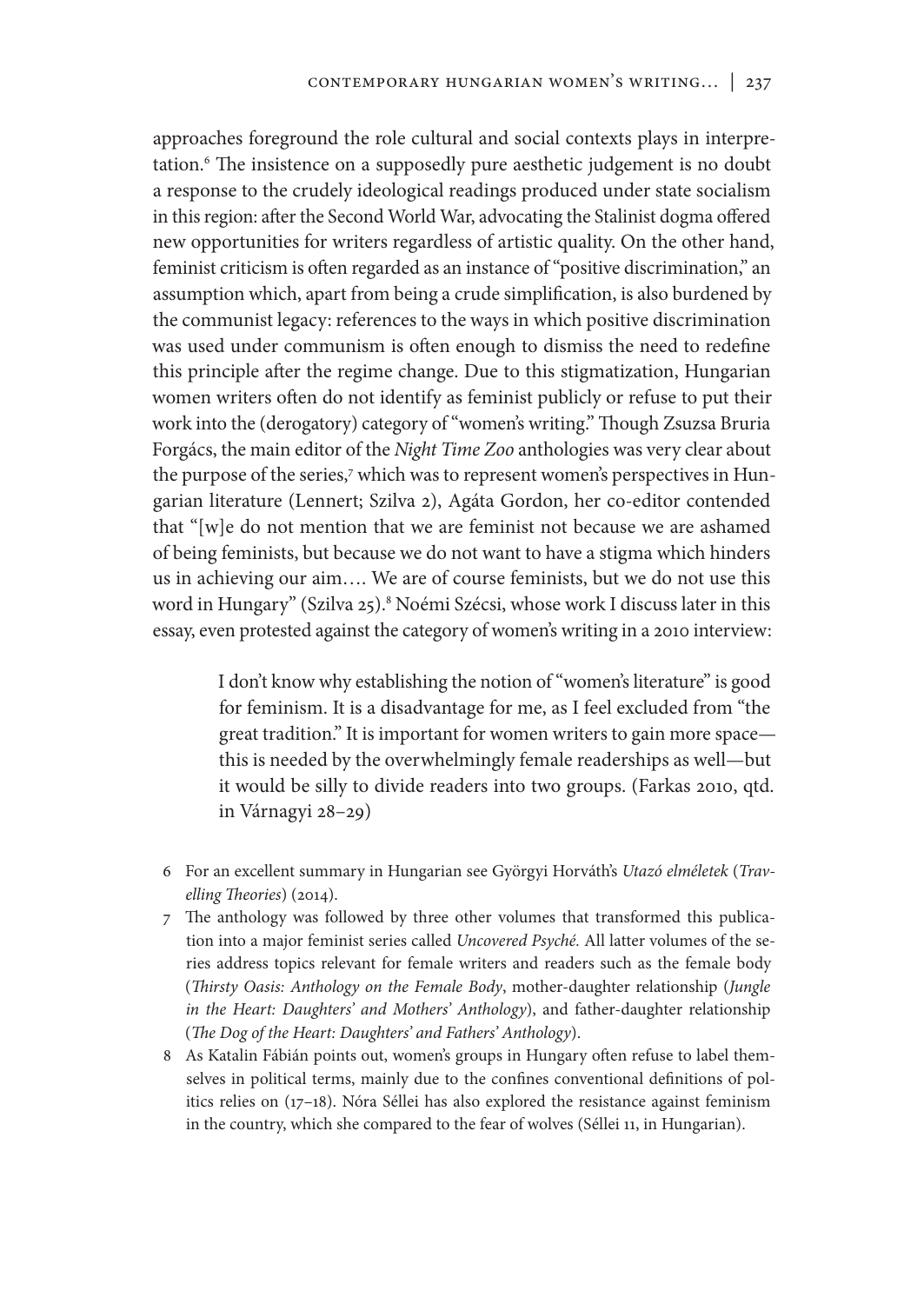Nevertheless, Szécsi still located her work in a transnational female literary tradition two years later:

I used to read mainly Hungarian literature up until the age of 18, but as soon as I could read in English and in Finnish I was mesmerised by British and Scandinavian women writers. So as a "conscious reader" I looked for different attitudes from our very political, masculine, "heavy" literary tradition. (Orzóy)

Perhaps this changing attitude suggests that despite the apparent risk of exclusion, women writers are becoming more vocal about their position and voice?<sup>9</sup>

Though it would be overly ambitious to offer an in-depth analysis of the current literary scene in Hungary in this short essay, my paper aims to map some of the key themes contemporary women's writers engage with. I would claim, not unlike Márta Várnagyi, that although not all women's writings are feminist by definition, the analysis of these texts nevertheless foregrounds issues significant for feminist criticism in its different local contexts. The literary works I touch upon in the next section are Noémi Szécsi's *The Finno-Ugrian Vampire*, Noémi Kiss's *Trans* and Virág Erdős's *Luminous Bodies: 100 Little Budapest*, 10 which I read as examples of cosmopolitan feminist engagement with city life.

# **2. Cosmopolitan Feminist Visions: Noémi Szécsi, Noémi Kiss and Virág Erdős**

Cosmopolitan feminism is characterised by the twofold desire to cross conventional borders and limits yet locate the phenomena explored in a "grounded" urban environment. Some of these issues are not entirely new, of course; the idea of women going beyond their designated space is perhaps one of the most significant themes women writers have dealt with ever since the first wave of feminism, aiming to counteract "the fundamental kinetopia" that characterizes traditional constructions of femininity (Shands 3). The focus on the particular and the embodied also has a long tradition in feminist discourse: as Adrienne Rich has

- 9 Another very self-conscious feminist intervention in the past few years has been the launching of the online blog called *Literary Centrifuge* (*Irodalmi centrifuga*), founded in 2008, which aims to advocate women's perspectives and values https:// centrifuga.blog.hu/
- 10 Other examples would include Andrea Tompa, Edina Szvoren, Krisztina Tóth, among other female writers.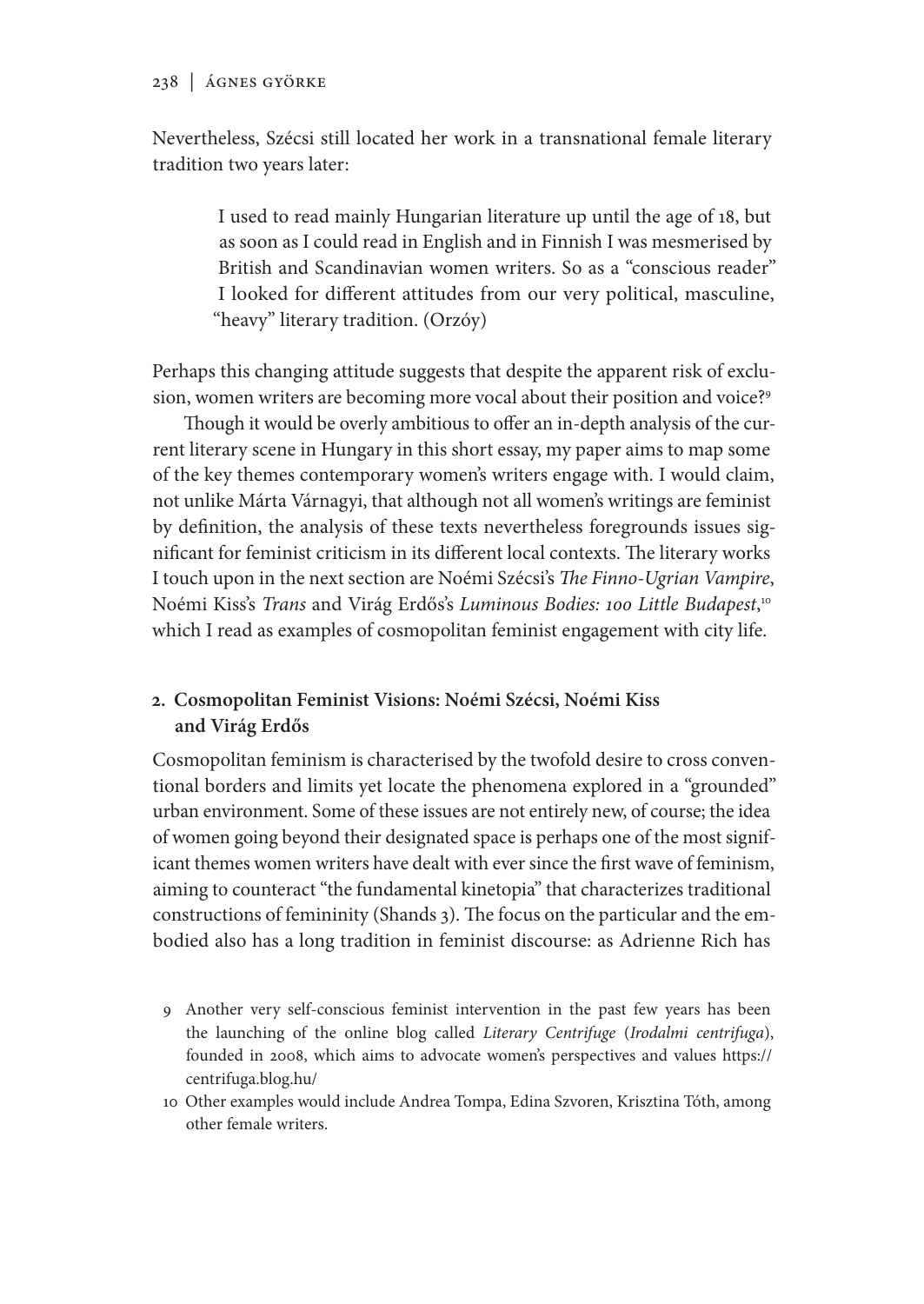famously put it, mapping our place in the world begins "not with a continent or a country or a house, but with the geography closest in—the body" (Rich 212). A cosmopolitan feminist approach, then, cannot be anything but subversive and grounded. As opposed to the Kantian concept of cosmopolitanism, which has been critiqued for failing to take the experiences of particular social groups and geographical regions into account (Vieten 3; Fitzgerald 80), cosmopolitan feminism focuses on the local and the embodied, offering insights into "the ways in which ideas of the domestic, familial and intimate can configure [cosmopolitan] spaces" (Fitzgerald 81). As I hope to show in this essay, the texts I discuss explore various crossings both on the level of form and content, while they engage with the mundane, affective aspects of everyday life in an emphatically urban environment. Apart from foregrounding women's experience, these narratives challenge "heavy" national literary traditions and point towards a distinct feminist aesthetics in contemporary Hungarian literature.<sup>11</sup>

Published in 2002,<sup>12</sup> *The Finno-Ugrian Vampire* problematizes received national traditions, offering a view of East-Central Europe as an unbarred, culturally hybrid space.13 As Tibor Fischer argues, since vampirism is associated with Hungary and Transylvania in the Anglo-Saxon world, Szécsi's novel is "a clever satire on the whole notion of Hungarian-ness, nationalism and the stereotypes of Eastern Europe" (Fischer 2012). *The Finno-Ugrian Vampire* is, however, by no means a conventional vampire story: instead of bloodletting and

- 11 Szécsi refuses both Hungarian and cosmopolitan identities, claiming that "I don't like getting involved in causes, communities and movements, I don't like building Hungarian and cosmopolitan identities for myself, because I insist on moving freely between categories, on keeping every door and window open. This is my "notion of freedom as a writer" (Orzóy 2012). The idea of cosmopolitan feminism, however, is based on the refusal to identify both with heavy-handed national traditions and Westocentric cosmopolitanism: the position this approach delineates is akin to her notion of artistic freedom.
- 12 The novel was published in English in 2012 by Stork Press, a small publishing house founded in 2011 and active till 2016.
- 13 According to Dávid Szolláth, contemporary Hungarian novels that depict the historical past of Central Europe tend to portray the country as a borderland of cultural hybridity (461). His analysis is based on the works of four male authors, Ádám Bodor, László Darvasi, Zsolt Láng and Miklós Mészöly, which demonstrate that the specific Central European experience is often narrated in a magic realistic framework, just like Latin American stories. Central Europe appears as a peripheral transit zone in these writings, which is "characterized by cultural hybridity and ethnical and religious heterogeneity" (Szolláth 462) and is expressed through the portrayal of places such as Transdanubia (Pannonia) and the historical Transylvania.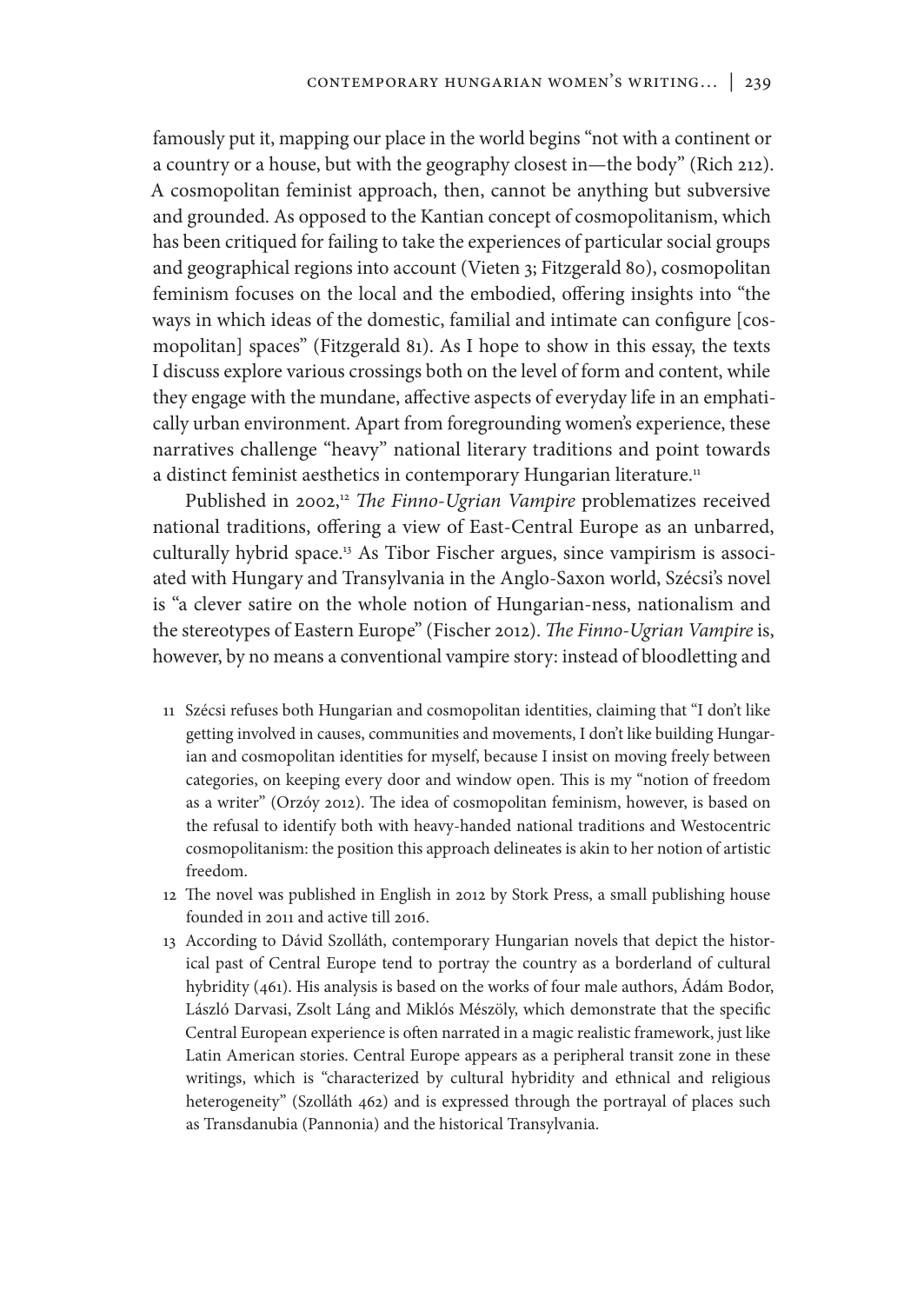scary scenes, the *Bildung* of the narrator is in the centre of attention, as Szécsi herself points out (Orzóy 2012). The novel depicts two very different vampires: grandma, the mighty Finno-Ugrian predator allegorizes a cultural heritage based on stereotypes, while Jerne, the narrator of the novel, resists this very tradition. The difference between the two vampires is clear from the very beginning of the novel: while grandma is a *femme fatale*, for instance, it never turns out whether Jerne is male or female in the original text (though in the English translation she is clearly gendered as a woman).<sup>14</sup> The narrative destabilizes readers in their beliefs concerning established traditions and gender norms: *The Finno-Ugrian Vampire* depicts East-Central Europe as a heterogeneous and cosmopolitan space, while it also offers a critique of national stereotypes.

The very first sentence of the novel reveals an interest in cosmopolitanism: "I could call my grandmother cosmopolitan, since she has visited virtually every corner of the globe and everywhere felt immediately at home" (Szécsi 1). Furthermore, grandma is not simply a Hungarian vampire, but a worldly Finno-Ugrian predator, as she is not satisfied with the parochial national label (Finno-Ugrian refers to the group of languages in the Uralic language family including Hungarian, Finnish and Estonian, among others). Her resistance to being called a Hungarian vampire is very telling: "What a vulgar notion! Just think how some arrogant Anglo-Saxon vampire would react if I presented myself as a Hungarian vampire…. But Finno-Ugrian: that arouses instant respect and lends me an aura of the exotic" (Szécsi 23). However, it quickly turns out that grandma is a nationalist at heart: unlike her, "not every citizen of the world is likely to use a china tooth mug decorated with a map of Great Hungary and the irredentist slogan 'Transylvania is Ours!'" (Szécsi 1). The map on her mug depicts Hungary at the time of the Austro-Hungarian Monarchy, suggesting that she is nostalgic of national greatness and her cosmopolitan identity is only for show. Jerne's intellectual and subversive cosmopolitanism, however, critiques this very tradition: due to the education she receives in England, she learns to swear in French, and often repeats the names of prominent intellectuals to express her disdain: "'what a load of Lacan'; 'a positive pack of Derrida' [and]

14 Szécsi employed this trick since she considered it "fun": "I remember reading a short story by Rosa Liksom, a Finnish writer where the gender of the narrator wasn't clear until the very end, and I remember thinking, 'well, it's fun.' It's much more difficult to create a novel based on this idea, but with the help of our language you can at least play with it" (Orzóy 2012). In the translation, this ambiguity is inevitable lost, she is female: she was already a woman in the 2005 Polish translation, Peter Sherwood only followed this in the English text (Orzóy 2012).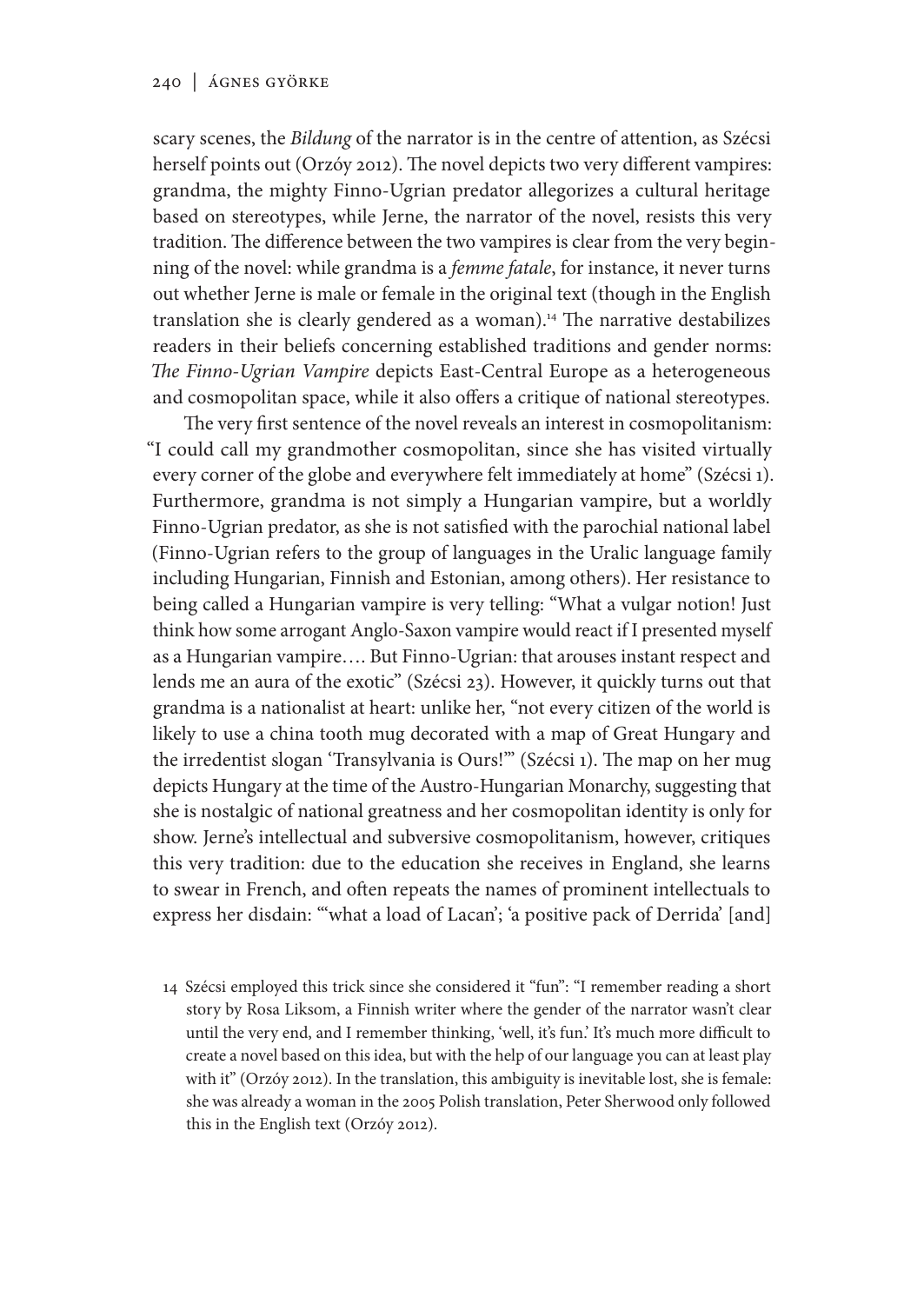'Foucault!'" (Szécsi 14). Her "repertoire" is based on a very Western intellectual tradition, whereas grandma often dreams of the classical Hungarian writer, Mór Jókai (Szécsi 21), which, taken out of context, is immediately subverted in her ironical tale. While grandma's nationalist cosmopolitanism is grandiose yet empty, then, Jerne's "vampirism" and the very narrative she tells offer a more subversive and "grounded" cosmopolitan tale, which I read as example of cosmopolitan feminism.

*The Finno-Ugrian Vampire* showcases the myriad details of everyday life in contemporary Budapest. Instead of a Gothic castle, which is the proper location of vampires, Jerne and her grandma live in a mundane two-roomed flat in the city:

> So, giving the lie to those vaunted vampire legends, we don't live in some ruined castle…. The house where we have a top floor flat has every modern convenience and is in excellent condition, thanks to the house representative's contacts and string-pulling. (Szécsi 6)

Far from evoking a Gothic world populated by stereotypical characters, Jerne's narrative engages with the mundane aspects of everyday life. Urban places are depicted in the novel at different scales, ranging from domestic interiors (the bathroom, a small attic room, the stairwell, etc.) to mainstream sights of Budapest such as City Park, where grandma lives, and Old Buda Castle, where a nightclub reminds her of "unforgettable blood sucking memories" (Szécsi 6). Jerne's tale offers a glimpse into contemporary public issues such as the dominance of the informal "'old boys' networks" in the country, among many others. Her hesitant "vampirism" literally triumphs over grandiosity at the end of the novel: grandma is murdered in a small hotel room in Tallin, Estonia, by Jerne's gay friend, Uncle Oscar. This triumph might also be read as the victory of a more timid yet subversive cosmopolitanism over grandiose national stereotypes.

Noémi Kiss's collection of short stories, *Trans*, published in 2006, also explores the mundane aspects of everyday life, yet most of the stories in the volume are set outside the borders of Hungary. *Trans* thematises all kinds of border crossings including geographical, emotional and sexual: it shows the psychological drama of everyday interactions, offering sensitive visions of female subjectivity. The most memorable story in the collection is perhaps the first one entitled "Trans: Passage to a Detour," which has been published in English by *Hungarian Literature Online.*15 The short story is set in Berlin, where the narra-

15 See https://tinyurl.com/y5rrwaw3.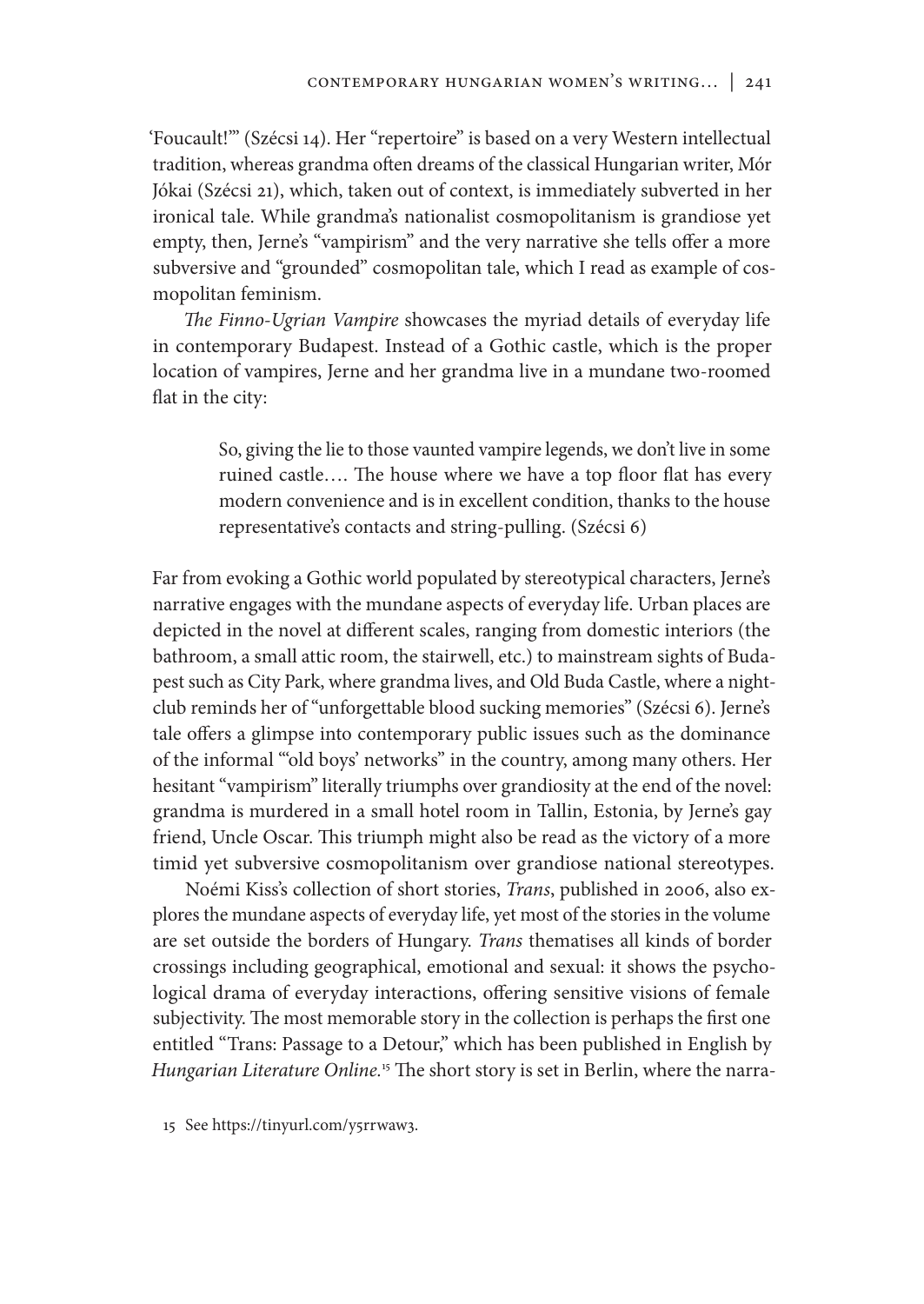tor, in transit, ends up witnessing a murder committed in a gay bar. "Trans" is the story of initiation and loneliness, while the city, as if it were another character we get to know for a short while, witnesses the suffering of the flesh and blood characters; this is a central theme in Kiss's novel, *Ikeranya* (*Mother of Twins*), as well. The focus on the embodied visions and experiences of women, as well as the obstacles and barriers to these visions, reveals a cosmopolitan feminist interest. As the narrator walks to the bar along the inert roads in "Trans," she registers the desolate cityscapes as a *flaneuse*16 par excellence:

> The sidewalk along which we proceeded was a long strip into infinity. There was no point looking to the right or life, all you could see were tubes and barrels, iron girders and two high walls. No, this road doesn't lead to infinity, for our glance always bumps into one wall or another. I had never seen a street so emblematic of solitude as that one. (Kiss 2008)

This is a vision of radical openness framed and constrained, not unlike the very text itself (the narrator struggles to register the events she witnesses), which is a theme that recurs in many other stories as well, following close behind the transgressions characters perform in the volume.

The city has also inspired contemporary Hungarian poetry and the arts, as Erdős Virág's recent volume *Illuminated Bodies: 100 Little Budapest* (2016) shows.17 Erdős is a truly versatile artist who illuminated her own volume with minimalistic photographs of Budapest and set some of her poems to music.18 As the very title suggests, the volume offers apparently insignificant ("little") and embodied visions of the metropolis in a truly cosmopolitan feminist fashion, which is both a thematic and a formal feature of this collection. The photographs in this volume do not simply illustrate the poems: the association between text and image is often latent, the only thing that seems to be certain is that both comment on various aspects of city life. The collection, on the one hand, reveals the impossibility to "capture" the capital except in such incomplete and

- 16 For gendered readings of *flanerie* see Debora Parson's *Streetwalking the Metropolis*  (2000) and Elizabeth Wilson's *The Sphinx in the City* (1992) and *Contradictions of Culture* (2001), among many others.
- 17 Other well-known female poets include Anna Szabó T, Krisztina Tóth and Orsolya Karafiáth, among others.
- 18 For instance, "Szuvenír" (Souvenir) https://tinyurl.com/y3k5psal; "Az én vétkem" (Mea culpa) https://tinyurl.com/y6swor8j.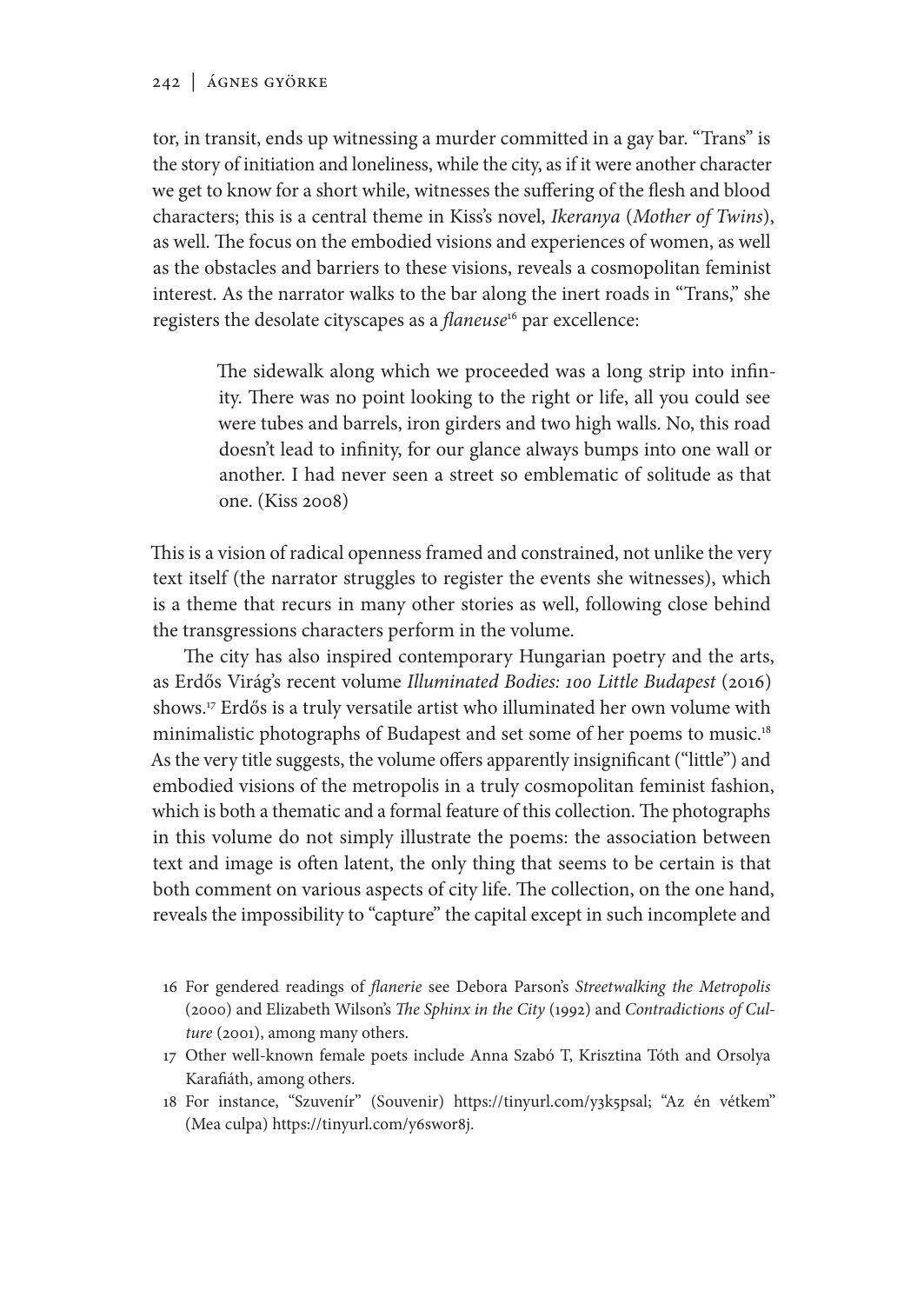often contradictory snapshots, while, on the other, it nonetheless undermines conventional ways of reading and expands the concept of literary and artistic genres. The speaker of the poems is a flâneuse who registers sense impression from an emphatically peripheral angle, similar to the photographer, yet her gaze never controls the spectacles described. Images of red, white and green plastic cans illuminate a poem titled "the purity of our revolution," for instance, which portrays a tram stop near Corvin Alley, an important location of the 1956 Revolution, and ends with the image of a woman greeting passengers and asking for money. Found objects abound in the volume (a shoe on top of a pillar, torn advertisements, ashtrays full of stubs, etc.) as well as bricks, leaves, plants framed and constrained by bricks. These glimpses into everyday life framed by the city, not unlike the camera frames the photographs, reveal colourful, creative, and socially responsible views of the capital.

#### **3. Conclusion**

As I have argued in this essay, Szécsi's, Kiss's and Erdős's writings do not only explore the idea that women need to go beyond their designated space, but also engage with the mundane, affective aspects of everyday life. This interest in the embodied, hesitant and peripheral facets of city life is a feature of cosmopolitan feminism, which is characterised by the twofold desire to cross conventional limits, yet locate this experience in a "grounded" urban environment. Furthermore, as Jerne's narrative reveals, cosmopolitan feminism might offer an alternative to masculine and "heavy" national literary traditions in the East-Central European region. Far from only exposing all-too-intimate insights into women's experience, then, these texts point towards a distinct feminist aesthetics.

#### **| References**

Erdős, Virág. *Világító testek: 100 kis Budapest.* Budapest: Magvető, 2016. Fábián, Katalin. *Contemporary Women's Movements in Hungary: Globalization, Democracy, and Gender Equality.* Baltimore: The John Hopkins UP, 2009.

- Farkas Anita. "Irodalmi nemek." *Demokrata* 17 February 2010, https://tinyurl. com/y5zexons. Accessed 18 August 2019.
- Fischer, Tibor. "*The Finno-Ugrian Vampire* by Noémi Szécsi." *The Guardian*  12 October 2012, https://tinyurl.com/y74xrhw9. Accessed 18 August 2019.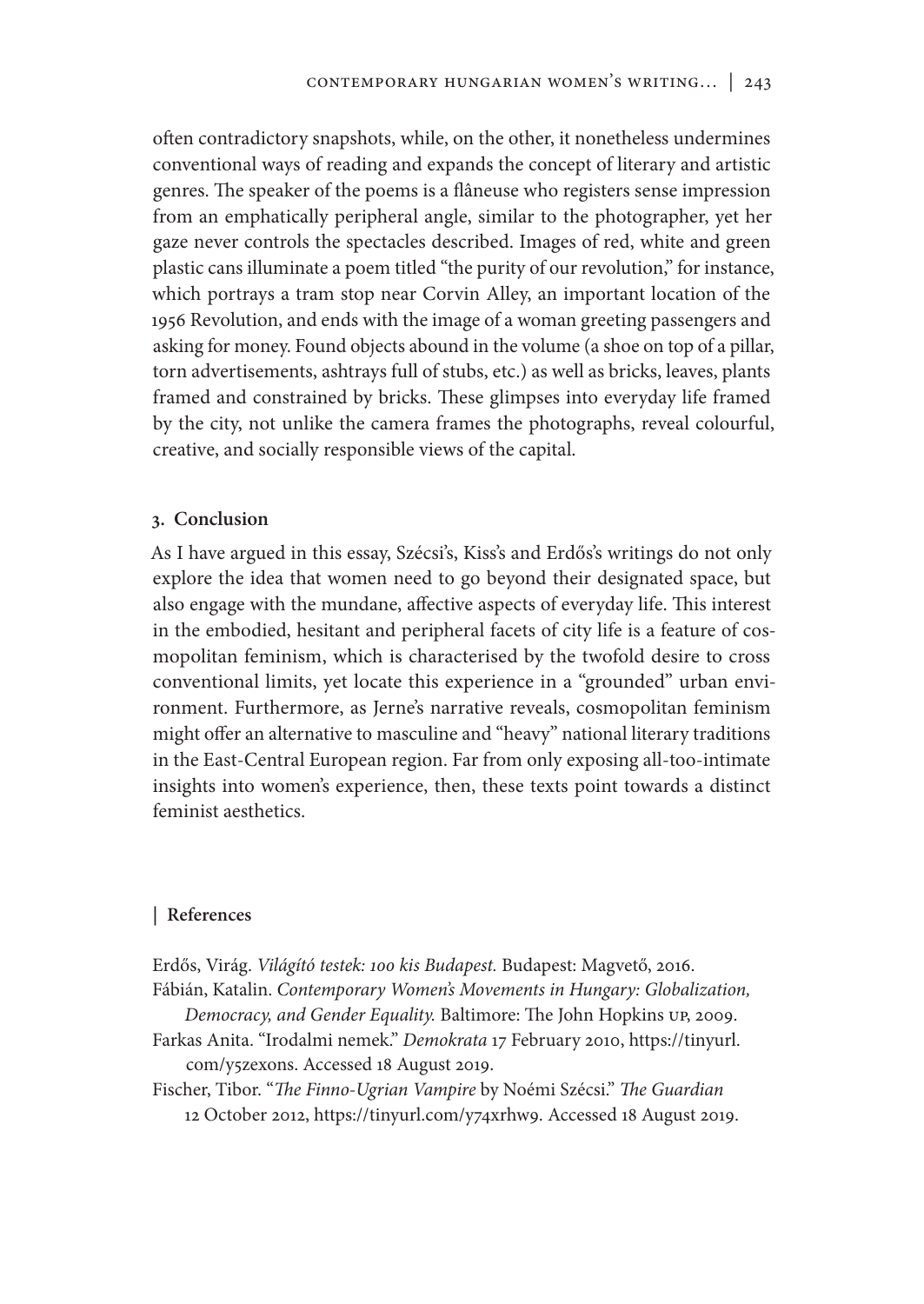Fischer, Tibor. *Under the Frog.* London: Penguin, 1993.

- Fitzgerald, Ruth P. and Maila Stevens. "Editorial for Special Section 'Gendering Cosmopolitanisms: Recognition, Belonging and Difference,' Women's Studies International Forum." *Women's Studies International Forum* 67 (2018): 80–84.
- Forgács, Zsuzsa Bruria, Agáta Gordon and Bódis Kriszta. *Night Time Zoo: Anthology about Female Sexuality.* Budapest: Jonathan Miller, 2005.

Hawkesworth, Celia, ed. *A History of Central European Women's Writing.* London: Palgrave Macmillan, 2001.

- Horváth, Györgyi. *Utazó elméletek: Angolszász politizáló elméletei kelet-európai kontextusban.* Budapest: Balassi Kiadó, 2014.
- Jackson, Kevin. "The Next Generational Zadie Smith." *The New Yorker*, 18 October 1999, https://tinyurl.com/ybpzzdpz. Accessed 30 January 2020.
- Kiss, Noémi. *Ikeranya*. Budapest: Magvető, 2013.
- Kiss, Noémi*. Trans.* Budapest: Magvető, 2006.
- Kiss, Noémi. "Passage to a Detour." *Hungarian Literature Online*, https://tinyurl. com/y5rrwaw3. Accessed 6 September 2019.
- Lennert, Tímea. "A *Kitakart Psyché* utóéletei." *Irodalmi Jelen*, 11 May 2012, https://tinyurl.com/yakg47ng. Accessed 18 August 2019.
- Nádas, Péter. "A kettős látás dícsérete: Zsuzsa Bánk írt egy velejéig magyar regényt németül." *Élet és Irodalom* 15 Nov, 2002. Online.
- Orzóy, Ágnes. "'I Like Being an Outsider': Interview with Noémi Szécsi." *Hungarian Literature Online*, 10 Dec. 2012, https://tinyurl.com/y2eobfcq. Accessed 18 August 2019.
- Parsons, Deborah. *Streetwalking the Metropolis: Women, City and Modernity.*  Oxford: Oxford University Press, 2000.
- Pető, Andrea. "Hungarian Women's Writing 1945–95." *A History of Central European Women's Writing.* Ed. Celia Hawksworth. London: Palgrave Macmillan, 2001. 240–255.
- Rácz, Péter. "Ex Libris." *Élet és Irodalom* 51.6 (2007), https://tinyurl.com/ y6kktm25. Accessed 6 September 2019.
- Rich, Adrienne. "Notes towards a Politics of Location (1984)." *Blood, Bread and Poetry: Selected Prose*, 1979–1985. New York: W.W. Norton and Company, 1986. 210–231.
- Shands, Kerston W. *Embracing Space: Spatial Metaphors in Feminist Discourse.*  London: Greenwood, 1999.
- Séllei, Nóra. *Miért félünk a farkastól? Feminista irodalomszemlélet itt és most.*  Debrecen: Kossuth Egyetemi Kiadó, 2007.
- Szécsi, Noémi. *Finnugor vámpír.* Budapest: Kijárat Kiadó, 2002.
- Szécsi, Noémi. *The Finno-Ugrian Vampire.* Trans. Peter Sherwood. London: Stork Press, 2012.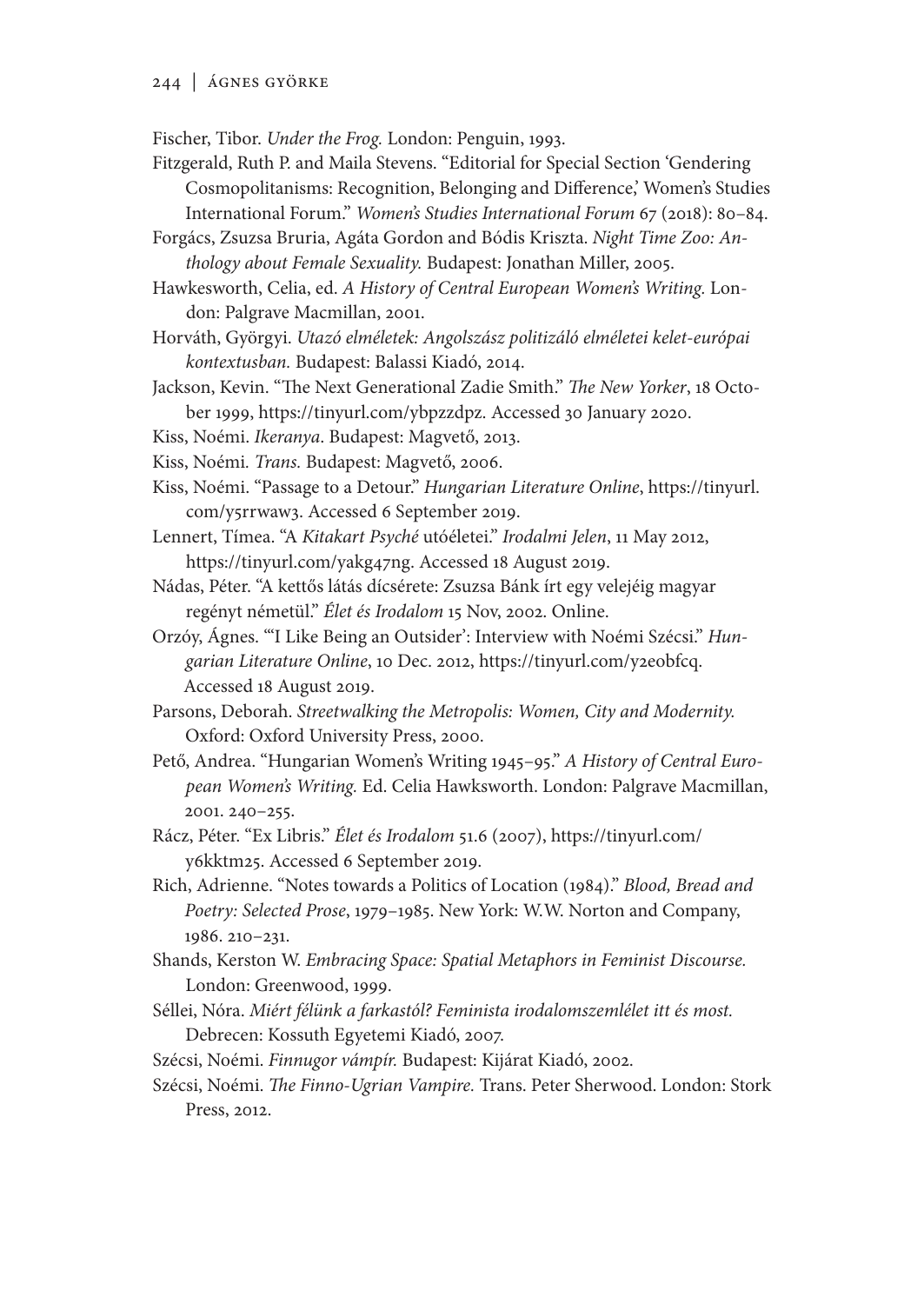- Szilva, Eszter. "A Women's Turn in Literature? Women's Literature in Hungary in the Last Decade and its Connections to Feminist Politics." MA Thesis, Central European University, 2011.
- Szolláth, Dávid. "Inventory of Magical Textual Constructions of the Unnatural in Hungarian Postmodern Fiction." *Neohelicon* 45 (2018): 461–477.
- Upstone, Sarah. "'Same Old, Same Old': Zadie Smith's *White Teeth* and Monica Ali's *Brick Lane*." *Journal of Postcolonial Writing* 43.3 (2007): 336–349.
- Várnagyi, Márta. "A női irodalom és a feminist irodalomkritika Magyarországon: Hangok és visszhangok." *Társadalmi Nemek Tudománya Interdiszciplináris eFolyóirat* 1.1 (2011): 23–35.
- Vieten, Ulrike M. *Gender and Cosmopolitanism in Europe: A Feminist Perspective.*  London: Routledge, 2012.
- Wilson, Elizabeth. *The Contradictions of Culture: Cities, Culture, Women.* London: SAGE, 2001.
- Wilson, Elizabeth. *The Sphinx in the City: Urban Life, the Control of Disorder, and Women.* Berkeley: University of California Press, 1992.

Woolf, Virginia. *Three Guineas.* London: Harvest, 1966.

#### **| Abstrakt**

Ágnes Györke **Współczesne węgierskie pisarstwo kobiece i kosmopolityzm**

Artykuł bada współczesne węgierskie pisarstwo kobiece w kontekście kosmopolitycznego feminizmu. Analizie poddano trzy utwory: *Finnugor vampire* Noémi Szécsi, *Trans* Noémi Kiss oraz *Világító testek: 100 kis Budapest* Erdős Virág. Utwory te czytam jako przykłady zaangażowania kosmopolitycznego feminizmu w przestrzeń miejską. W przeciwieństwie do kantowskiej koncepcji kosmopolityzmu, krytykowanej za nieuwzględnianie doświadczeń poszczególnych grup społecznych i regionów geograficznych, kosmopolityczny feminizm koncentruje się na tym, co lokalne i ucieleśnione. Omawiane dzieła dotyczą przekraczania granic pod względem zarówno formy, jak i treści, a jednocześnie angażują się w powszednie, afektywne aspekty codziennego życia w przestrzeni miejskiej. Ów kosmopolityczny feminizm kwestionuje zaściankowe, ciężkie, narodowe tradycje literackie i wskazuje na wyraźną linię estetyki feministycznej we współczesnej literaturze węgierskiej.

**Słowa kluczowe:** Węgry; literatura współczesna; pisarstwo kobiece; kosmopolityczny feminizm; przestrzeń miejska